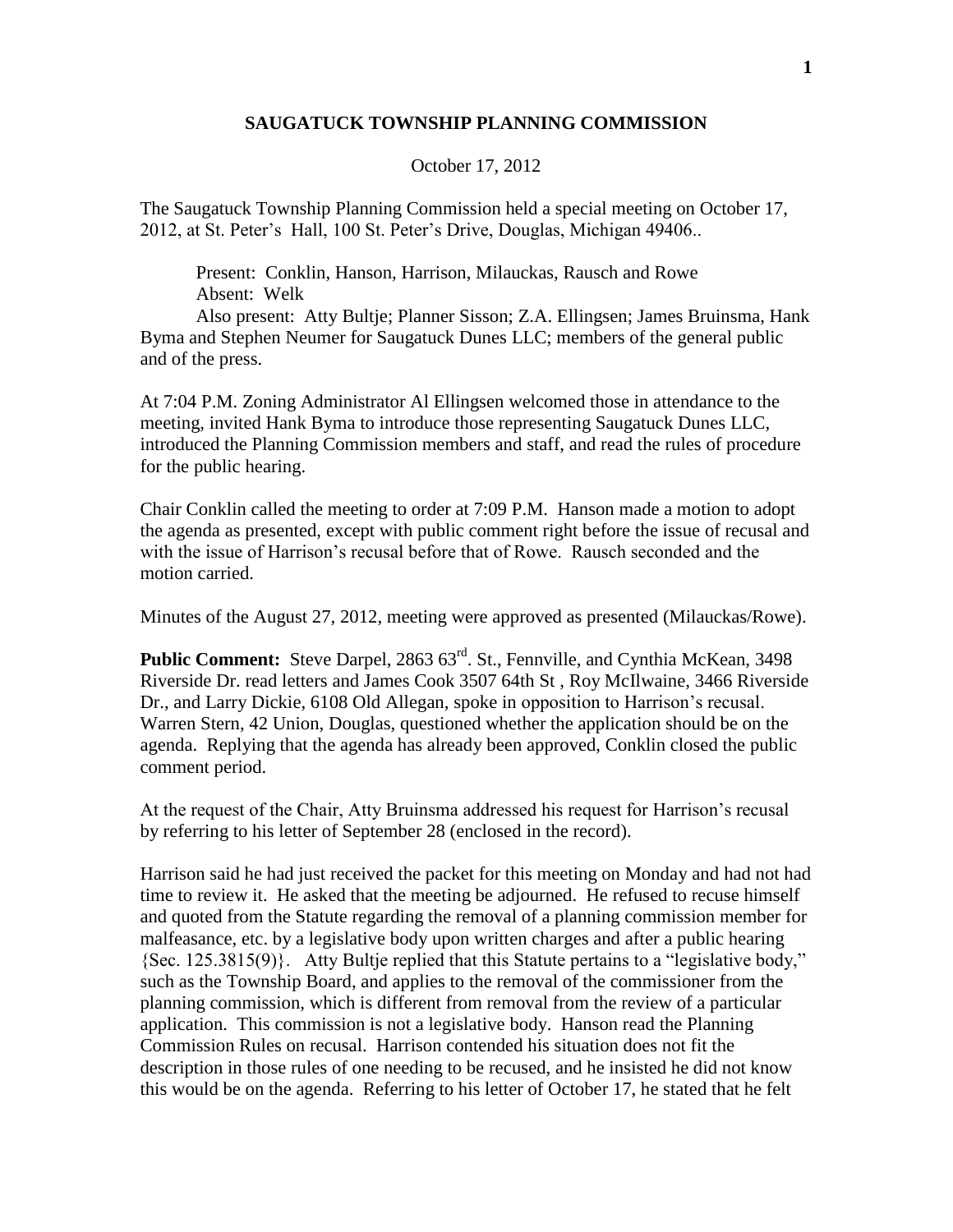he could deal fairly with the application now presented under a "different set of rules," meaning the reversion to previous zoning of the property in question.

At the request of Milauckas, Bruinsma reviewed the reasons for requesting recusal, quoting Harrison's statement this evening," Here we have an applicant with an axe to grind," indicating that he has made a judgment and could not give a fair and impartial decision on the application. Atty Bultje said he thought Harrison failed the impartial test because of his association in 2007 with Saugatuck Dunes Coastal Alliance, which had a strategy to keep the Denison property in its natural state and to eliminate development there. Bultje said he thought a decision made on this application with Harrison's participation on the commission could be challenged in court. Bruinsma added that the Kalamazoo River Protection Association, of which Harrison is president, and the Saugatuck Dunes Coastal Alliance jointly filed with the court saying that Saugatuck Dunes LLC was attempting through the consent agreement to illegally rezone its property.

Hanson made a motion to recuse Harrison, seconded by Rausch. Roll call vote: Rausch, yes; Hanson, yes: Rowe, yes: Milauckas, yes; and Conklin, yes. Bultje stated that the absent member (Welk) represented a No vote. Motion carried 5-1.

On the question of Rowe's possible recusal because of his participation on the ZBA discussion of Saugatuck Dunes LLC's other application, Bultje said he did not legally need to be recused. However, he added that if a decision by the Planning Commission in which Rowe participated is appealed to the ZBA, he would have to recuse himself from that discussion.

After a brief recess, the meeting reconvened at 9:52 P.M. without Harrison on the Commission panel. Conklin read the duties of the Planning Commission. Secretary Rausch read the notice published in the Commercial Record September 20, announcing the public hearing for an application by Saugatuck Dunes LLC to build a residential community on 236 acres north of the Kalamazoo River mouth. The application describes a condominium of 129 single-family detached and duplex units with Lake Michigan beach access and possible private boat docks along the river. It will be evaluated as though zoned R-1, R-2 and R-3B under Articles XIII, VIII and/or IX.

Conklin opened the public hearing and invited the representative of Saugatuck Dunes LLC to explain the plan. James Bruinsma explained that this is a site condominium plan to show the maximum build-out of the property and a first step toward making the property salable, showing how the infrastructure would be developed. He added that this is a flexible method of land division which allows for addition or subtraction of property and redrawing of unit boundaries without the administrative oversight of platted subdivision. He mentioned that the 2-acre parcels in R-3B bordering on Lake Michigan would remain the same under both this plan and the one submitted to the ZBA.

Hank Byma presented a slide show of the different views of the property as it might look when developed by this plan, pointing out the natural features and the drive entrance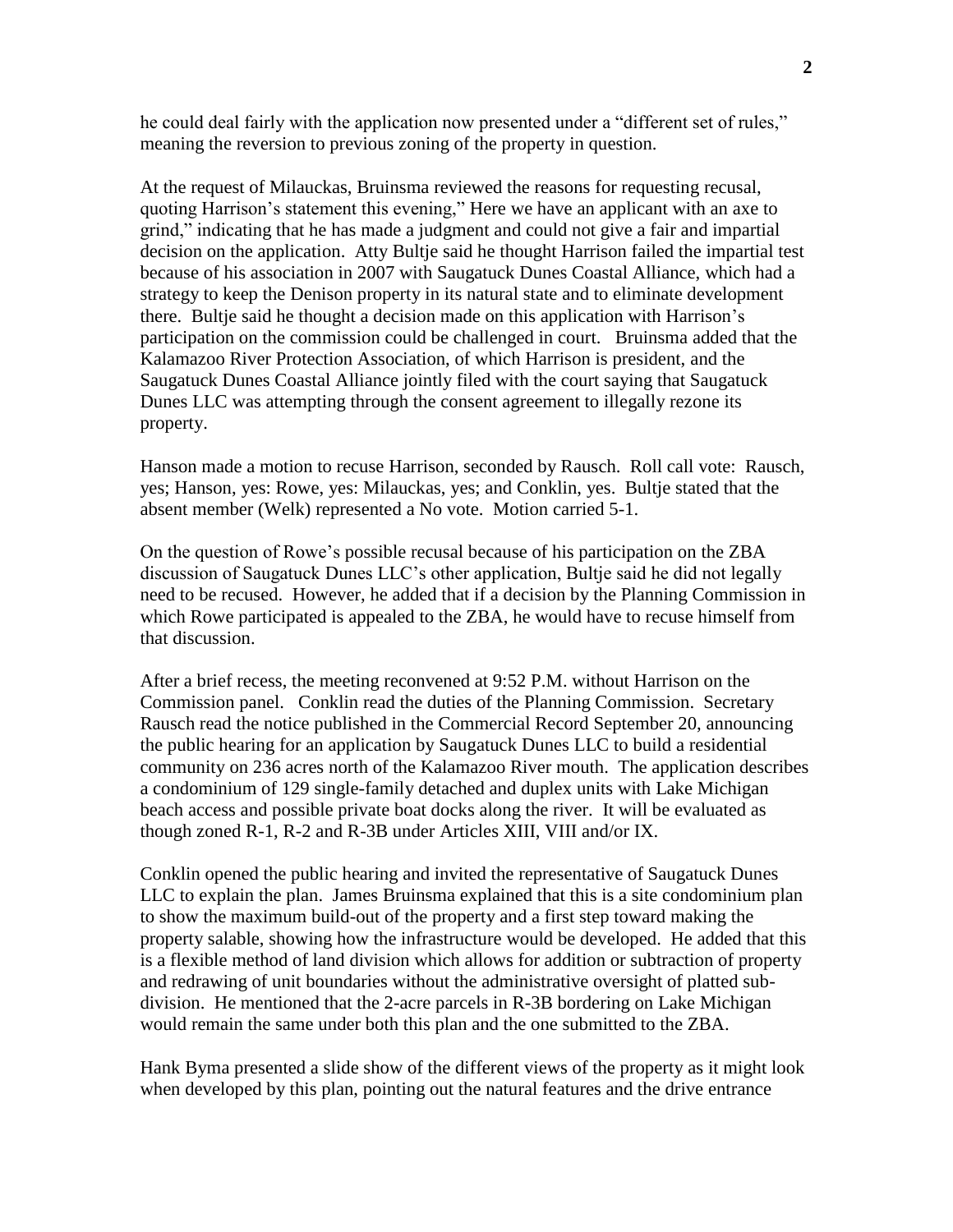from  $135<sup>th</sup>$  Ave. He said the wagon trail would be the road to be developed because it lies between the dunes. He said they do not intend to develop regulated dune areas. Building envelopes are indicated for the home sites scattered over the R-1, R-2 and R-3B zones of the property. Special care was given to following the Zoning Ordinances and the chart regarding public utilities for each zone, Byma added. There is no hotel or marina on this plan.

Hanson asked where there is an over-lap between this plan and the one submitted to the ZBA, and Bruinsma answered that the 2-acre parcels in R-3B on Lake Michigan are the same as to size and number in both plans, and that is the first phase, including developing the road and electric utilities to service those lakefront parcels. This won't "bump up against" any further plans for the rest of the property, he assured the commission. There was some discussion about adjustments which would allow for clustering and varied densities that might make for more open space and a more creative development under a PUD. Hanson asked if the ZBA plan goes away, would there be any variances needed for this plan, and the answer was not with a site condo. Sisson asked about the marina, described in the documents as second phase, and what else was contemplated after some sales take place. The reply was that adjoining property owners could join the condo. As far as waterfront structures besides the marina, Bruinsma said there might be a boardwalk along the river. Discussion followed regarding the differences in interpretation of Sec. 40-337 vis a vis the PUD ordinance as to allowable lot sizes. Milauckas asked if the other lots would have access to Lake Michigan, and Byma said they would via easements described in the documents.

Conklin opened the hearing to public comment and Shawn Seymour, LSL Planning in Grand Rapids, representing the Saugatuck Dunes Coastal Alliance, said he thought Saugatuck Dunes LLC was trying to persuade the commission that this is what they could do with the property if the ZBA plan fails. He reviewed his hand-out, making the points that there have been no applications to other regulating authorities or to the school board, duplexes are not allowed in R-2, boat slips not located on the property of the home owner require special approval as marina, Sec. 40-568 requires alternative access to the property, building envelopes include crest of critical dune and wet lands, tree survey does not say how many to be preserved, and the narrative is not specific about sewer and water utilities and other uses.

David Swan, 345 Griffith, Saugatuck, also representing the Saugatuck Dunes Coastal Alliance, recalled the environmental and ecological concerns regarding the property in question, pointing out the studies of these breeding areas of certain endangered species, and asked that the application be withdrawn until the Department of Environmental Quality and Natural Resources have been able to review the effects of development on this area.

Laurence Stern, 42 Union St., Douglas, voiced the concern that with this method of starting with the ZBA and then coming to the Planning Commission with different plans, the township may end up with a plan that is not appropriate for the property. He said what is needed is an environmental mediator and a plan with "teeth."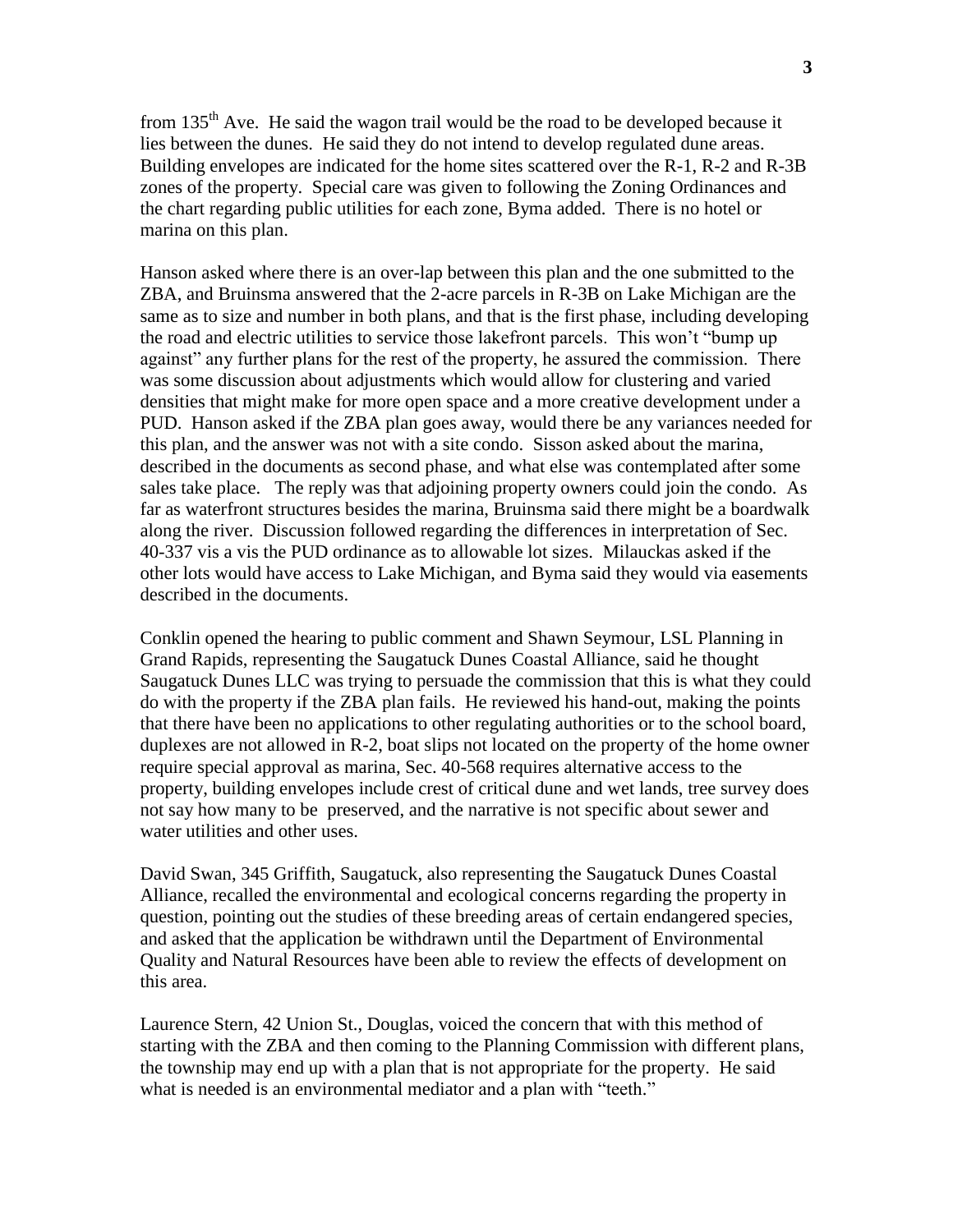Dick Waskin, Heron Bay Road, said he would like to see more open space and a more creative plan, but the Planning Commission must be objective about what's before them.

Jane Dickie, 6108 Old Allegan Rd., advocated a more open-spaced plan and encouraged the Planning Commission not to give up on achieving that.

Dayle Harrison,  $310862<sup>nd</sup>$  St., commented on Sec. 40-337 and PUD development, called for the regulating authorities to get involved, and pointed out that the environmental report did not include the warblers' habitat.

Dave Burdick, Douglas, said he was confused about whether this is a plan or an idea about how to start infrastructure.

Hanson made a motion, supported by Rowe, to close the public portion of the hearing, and the motion carried.

Bruinsma, allowed to reply to some of the objections, said duplexes are not allowed in R-2 in the chart in Sec. 40-1046, but in the text in Sec. 40-272(1) they are; alternate access roads are prohibited by the court settlement, and there is no intention to change the 100 foot set-back in the critical dunes.

Sisson reminded the commission that this is a 2-step process, this being the preliminary plan. It is a by-right plan and if there are changes, they must come back to the planning commission. Even if it is approved, the applicant could come up with another plan.

Conklin asked how to make this review manageable, and Rowe suggested consulting Sisson's memo.

Milauckas listed questions he had for the planner and attorney: (1.) Does Sec. 40-337 only apply to R-3B? there is no specific language about critical dunes in R-1 or R-2. (2.) Sec. 40-337 refers to a permit authorized by the Planning Commission for a PUD and to procedures being the same as for PUD ordinance, is it only the procedures or the standards also? (3.) Duplexes in R-2 not allowed in chart, but referred to only in Sec. 40-272 as two-family residences; Sec. 40-275 refers only to single-family residences in lot areas required; and Milauckas said he remembered amending the section to disallow duplexes in R-2. (4.) Can lots for building units be clustered on lots less than 2 acres in size in critical dunes designated area of R-3B to preserve more open space pursuant to PUD application?

Rowe made a motion to table this discussion to the next meeting. Rausch supported and the motion carried.

Hanson made a motion to extend the deadline for the Kingfisher Cove development for two years to August, 2014, so the proposed storage building can be built at the same time as the final phase of the development. Rowe seconded and the motion carried.